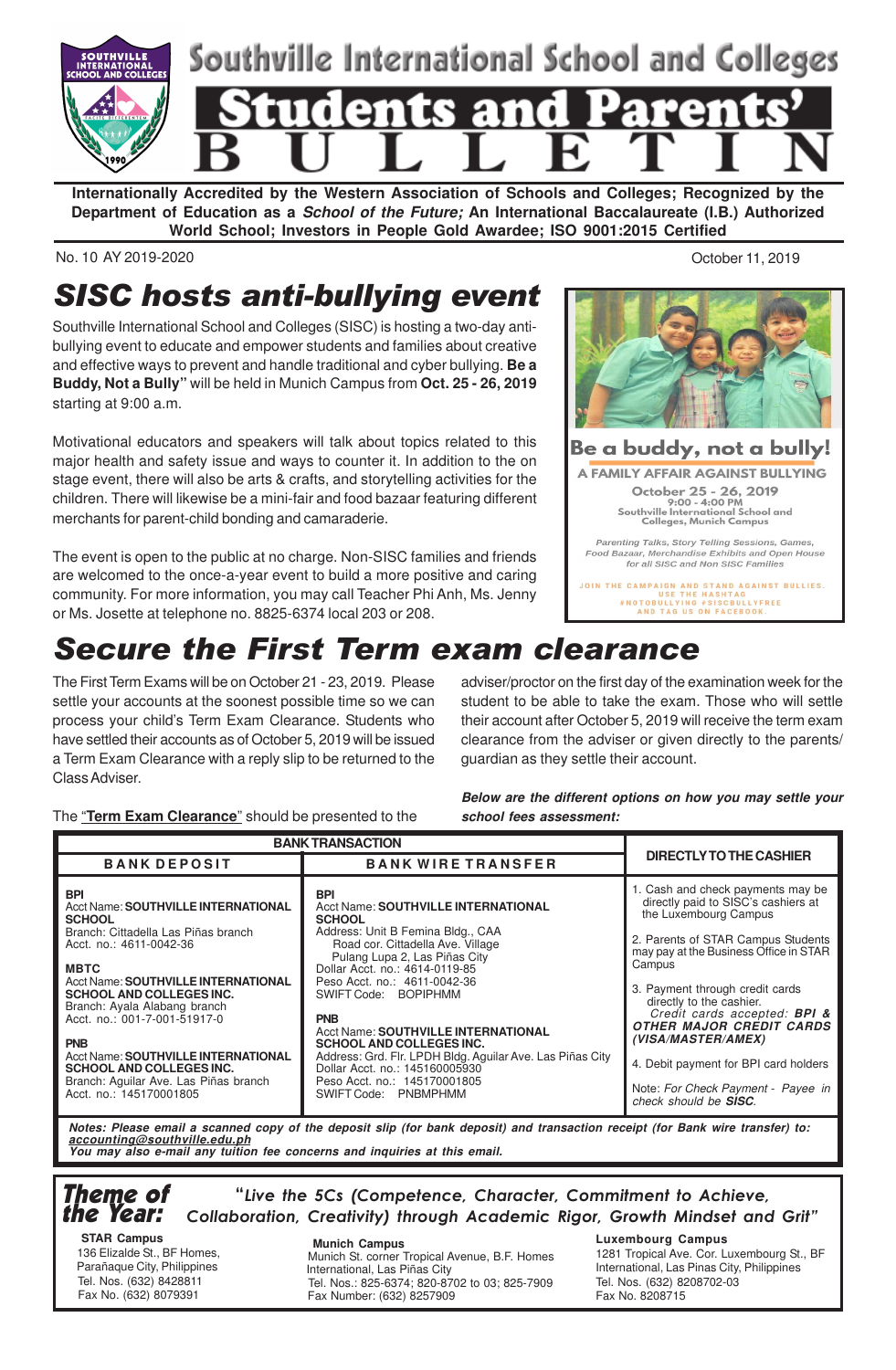## First Term Exams Schedule

Recess/Portfolio

**Math** 



Students & Parents' Bulletin No. 10 AY 2019-2020

> October 11, 2019 P. 2

BATCH 1 - Afternoon Class 12:00 P.M. – 1:00 P.M. 1:00 P.M. – 1:30 P.M. 1:30 P.M. – 2:30 P.M. \*BATCHES 2 & 3 will not report on this day. **October 23, 2019 - Wednesday** BATCH 2 - Morning Class 8:00 A.M. – 9:00 A.M. 9:00 A.M. – 9:30 A.M. 10:00 A.M. – 10:30 A.M. \*BATCHES 1 & 3 will not report on this day. BATCH 2 - Afternoon Class 12:00 P.M. – 1:00 P.M. 1:00 P.M. – 1:30 P.M. 1:30 P.M. – 2:30 P.M. \*BATCHES 1 & 3 will not report on this day. **October 24, 2019 - Thursday** BATCH 3 - Morning Class 8:00 A.M. – 9:00 A.M. 9:00 A.M. – 9:30 A.M. 10:00 A.M. – 10:30 A.M. \*BATCHES 1 & 2 will not report on this day. BATCH 3 - Afternoon Class 12:00 P.M. – 1:00 P.M. 1:00 P.M. – 1:30 P.M. 1:30 P.M. – 2:30 P.M. \*BATCHES 1 & 2 will not report on this day. **Senior Kinder October 22, 2019 - Tuesday** 8:00 A.M. – 9:30 A.M. 9:30 A.M. – 10:00 A.M. **October 23, 2019 - Wednesday** 8:00 A.M. – 9:30 A.M. 9:30 A.M. – 10:00 A.M. **October 24, 2019 - Thursday** 8:00 A.M. – 9:30 A.M. 9:30 A.M. – 10:00 A.M. **Grades 1 & 2 October 21, 2019 - Monday** 8:15 A.M. – 8:45 A.M. 8:45 A.M. – 9:45 A.M. 9:45 A.M. – 10:15 A.M. **October 22, 2019 - Tuesday** 8:15 A.M. – 8:45 A.M. 8:45 A.M. – 9:45 A.M. 9:45 A.M. – 10:15 A.M. **October 23, 2019 - Wednesday**  $8:15 A.M. - 8:45 A.M.$ 8:45 A.M. – 9:45 A.M. 9:45 A.M. – 10:15 A.M. **Grades 3 - 5 October 21, 2019 - Monday** 9:00 A.M. – 9:20 A.M. 9:20 A.M. – 10:20 A.M. 10:20 A.M. – 10:50 A.M. 10:50 A.M. - 11:50 A.M. 11:50 A.M. - 12:10 P.M. **October 22, 2019 - Tuesday** 9:00 A.M. – 9:20 A.M. 9:20 A.M. – 10:40 A.M. 10:40 A.M. – 11:10 A.M. 11:10 A.M. - 12:10 P.M. 12:10 P.M. - 12:30 P.M. **October 23, 2019 - Wednesday** 9:00 A.M. – 9:20 A.M. 9:20 A.M. – 10:40 A.M. 10:40 A.M. – 11:00 A.M. **Grade 3-5 (ESL) October 21, 2019 - Monday** 9:00 A.M. – 9:20 A.M. 9:20 A.M. – 10:20 A.M. English Language Arts Recess/Portfolio Math - English Language Arts - Recess/Portfolio **Math** English Language Arts Recess/Portfolio **Math** English Language Arts Recess/Portfolio **Math** - English Language Arts Recess/Portfolio **Math Thematic Study** Recess/Portfolio English Language Arts Recess/Portfolio **Math** Recess/Portfolio - Homeroom **Science Recess** - Homeroom **English Recess Homeroom** Math **Recess** - Homeroom - Science **Recess** Filipino/Special Fil. - Homeroom - Homeroom **English Recess** SLGE Authentic **Assessment** - Homeroom **Homeroom Math** - Homeroom - Homeroom - Science

10:20 A.M. – 10:50 A.M.

**Recess** 

**Preschool (Nursery, Pre-Kinder, Junior Kinder)**

\*BATCHES 2 & 3 will not report on this day.

**October 22, 2019 - Tuesday** BATCH 1 - Morning Class 8:00 A.M. – 9:00 A.M. 9:00 A.M. – 9:30 A.M. 10:00 A.M. – 10:30 A.M.

- English Language Arts 10:50 A.M. - 11:50 A.M. 11:50 A.M. - 12:10 P.M. **October 22, 2019 - Tuesday** 9:00 A.M. – 9:20 A.M. 9:20 A.M. – 10:40 A.M. **October 23, 2019 - Wednesday** 9:00 A.M. – 9:20 A.M. 9:20 A.M. – 10:40 A.M. 10:40 A.M. – 11:00 A.M. **Grade 6 October 21, 2019 - Monday** 8:30 A.M. – 8:50 A.M. 8:50 A.M. – 9:50 A.M. 9:50 A.M. – 10:20 A.M. 10:20 A.M. - 11:20 A.M. 11:20 A.M. - 11:40 A.M. **October 22, 2019 - Tuesday** 8:30 A.M. – 8:50 A.M. 8:50 A.M. – 10:10 A.M. 10:10 A.M. – 10:40 A.M. 10:40 A.M. - 11:40 A.M. 11:40 A.M. - 12:00 P.M. **October 23, 2019 - Wednesday** 8:30 A.M. – 8:50 A.M. 8:50 A.M. – 10:10 A.M. 10:10 A.M. – 10:20 A.M. **Grade 6 (ESL) October 21, 2019 - Monday** 8:30 A.M. – 8:50 A.M. 8:50 A.M. – 9:50 A.M. **October 22, 2019 - Tuesday** 8:30 A.M. – 8:50 A.M. 8:50 A.M. – 10:10 A.M. 10:10 A.M. – 10:40 A.M. 10:40 A.M. - 11:40 A.M. 11:40 A.M. - 12:00 P.M. **October 23, 2019 - Wednesday** 8:30 A.M. – 8:50 A.M. 8:50 A.M. – 10:10 A.M. 10:10 A.M. – 10:20 A.M. **Grades 7 October 21, 2019 - Monday** 9:00 A.M. – 9:20 A.M. 9:20 A.M. – 10:50 A.M. 10:50 A.M. – 11:20 A.M. 11:20 A.M. - 12:20 P.M. 12:20 P.M. - 12:40 P.M. **October 22, 2019 - Tuesday** 9:00 A.M. – 9:20 A.M. 9:20 A.M. – 10:50 A.M.  $10:50 A M - 11:20 A M$ 11:20 A.M. - 12:20 P.M. 12:20 P.M. - 12:40 P.M. **October 23, 2019 - Wednesday** 9:00 A.M. – 9:20 A.M. 9:20 A.M. – 10:50 A.M. 10:50 A.M. – 11:00 A.M. **Grades 7 (ESL) October 21, 2019 - Monday** 9:00 A.M. – 9:20 A.M. 9:20 A.M. – 10:50 A.M **October 22, 2019 - Tuesday** 9:00 A.M. – 9:20 A.M. 9:20 A.M. – 10:50 A.M. 10:50 A.M. – 11:20 A.M. 11:20 A.M. - 12:20 P.M. 12:20 P.M. - 12:40 P.M. **October 23, 2019 - Wednesday** 9:00 A.M. – 9:20 A.M. 9:20 A.M. – 10:50 A.M. 10:50 A.M. – 11:00 A.M. **Grades 8 October 21, 2019 - Monday** 9:00 A.M. – 9:20 A.M. 9:20 A.M. – 10:50 A.M. 10:50 A.M. – 11:20 A.M. 11:20 A.M. - 12:20 P.M.

12:20 P.M. - 12:40 P.M.

SLGE Authentic Assessment - Homeroom

- Homeroom **English** 

- Homeroom **Math** - Homeroom

- Homeroom **Science Recess** Filipino/Special Fil. - Homeroom - Homeroom

**English Recess** SLGE - Homeroom - Homeroom Math - Homeroom - Homeroom - Science - Homeroom **English Recess** SLGE - Homeroom - Homeroom **Math** - Homeroom - Homeroom **Science** - Recess Filipino/Special Fil. - Homeroom

- Homeroom **English Recess** SLG<sub>E</sub> - Homeroom - Homeroom Math - Homeroom - Homeroom **Science** - Homeroom **English Recess** SLG<sub>E</sub> - Homeroom

- Homeroom **Math** - Homeroom

- Homeroom **Science Recess** - Filipino/Special Fil. - Homeroom